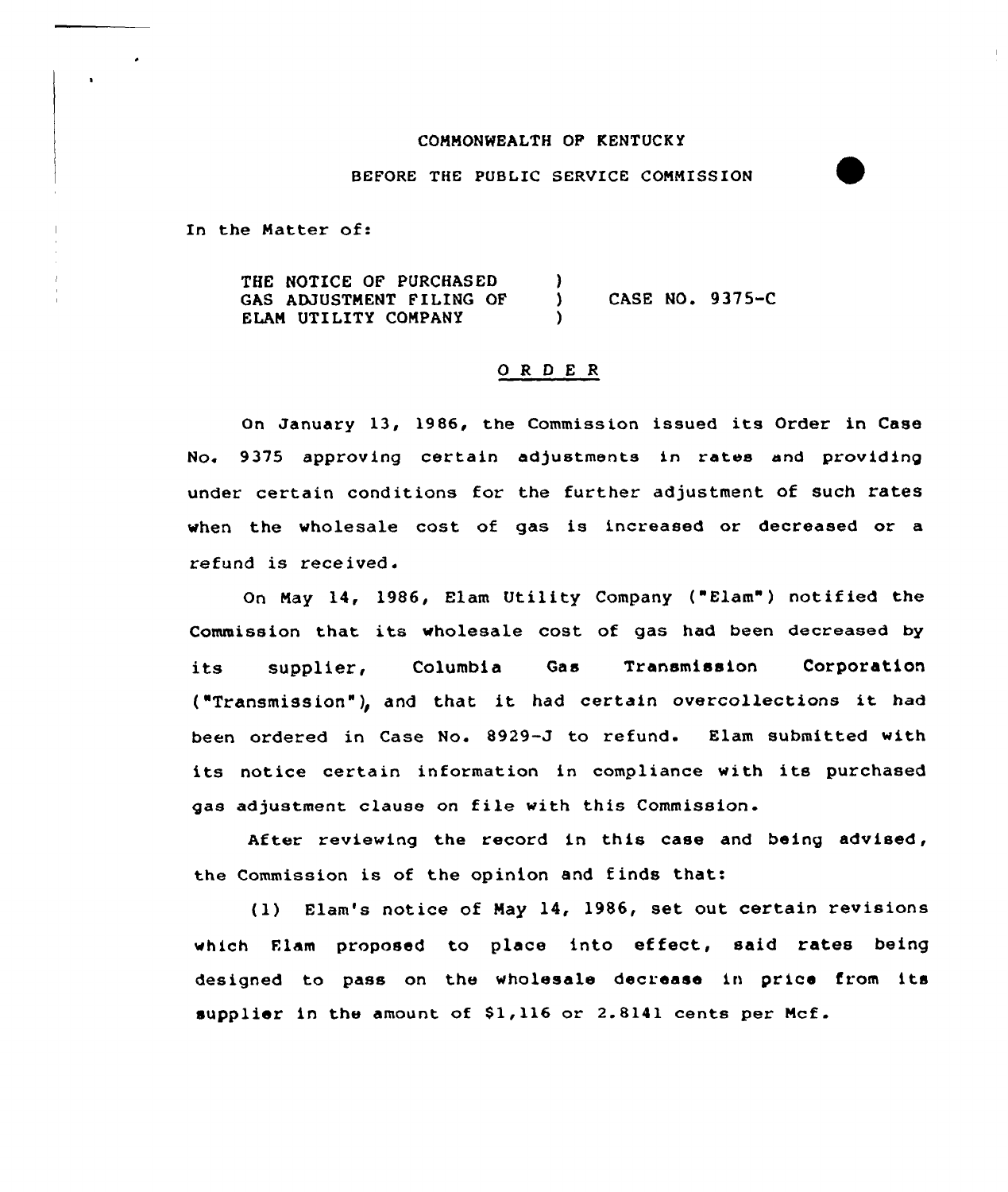{2) Transmission applied to lower its rates with the Federal Energy Regulatory Commission effective Narch 1, 1986.

 $(3)$  Elam has overcollections in the amount of \$1,330 to be refunded to its customers from Case No. 8929-J. <sup>A</sup> refund factor of 48 cents per Ncf should be used as a reduction in the purchased gas adjustment and should remain in effect for <sup>3</sup> months or until such time as the full amount plus interest is refunded to Elam's customers.

(4) The refund should begin with meter readings taken on Nay 1, 1986, or as soon as practical thereafter.

(5) Elam should refund the amount reported plus interest at. a rate equal to the average of the "3-Nonth Commercial Paper Rates" less  $1/2$  of 1 percent to cover the cost of refunding. These monthly rates are reported in the Federal Reserve Bulletin and the Federal Reserve Statistical Review.

{6) Elam's adjustment in rates under the purchased gas adjustment provisions approved by the Commission in its Order in Case No. 9375 dated January 13, 1986, is fair, just and reasonable and in the public interest and should be effective with gas supplied on and after Narch 1, 1986.

{7) Elam should report to this Commission the amount of excess revenues collected from Narch 1, 1986, to the date the proposed rates are implemented, along with a plan to refund the over-collections to its customers.

IT IS THEREFORE ORDERED that:

{1) The rates in the Appendix to this Order be and they hereby are authorised effective with gas supplied on and after Narch 1, 1986.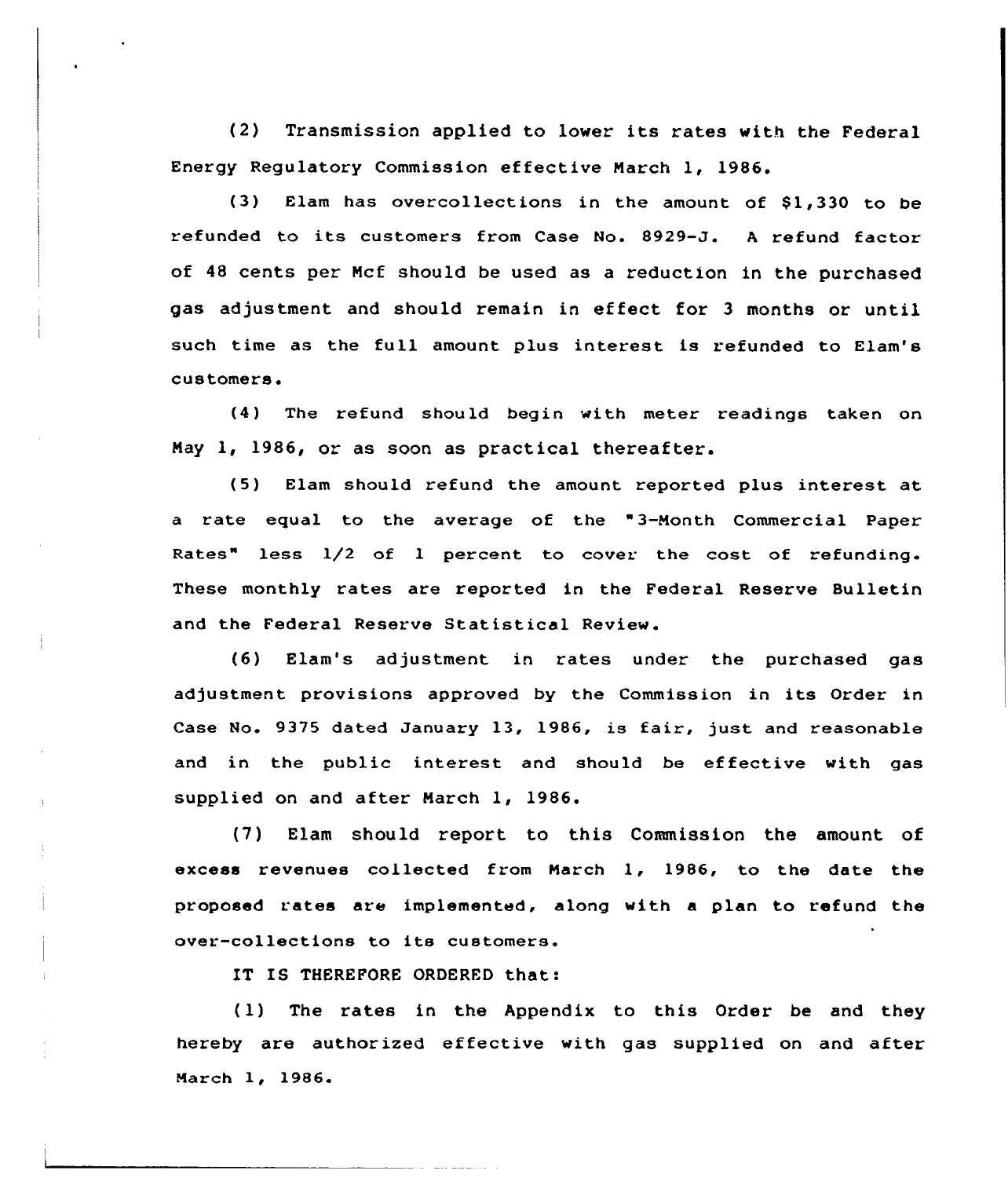(2) Elam shall apply a refund factor in the amount of 48 cents per Ncf as a reduction in the approved purchased gas adjustment beginning with meter readings taken on Hay 1, 1986, or as soon as practical thereafter, and this refund factor shall remain in effect until the amount refunded will, as nearly as possible, reflect the amount received plus interest. Interest shall be calculated in the manner specified herein.

(3) Within <sup>30</sup> days of the date of this Order Elam shall file with this Commission its revised tariffs setting out the rates authorized herein, as well as revised tariffs setting out the refund factor authorized herein.

(4) Within <sup>30</sup> days of the date of this Order Elam shall file with this Commission the amount of excess revenues collected from its customers, along with <sup>a</sup> refund plan.

(5) Within <sup>30</sup> days from the date the refund factor is terminated Elam shall file with this Commission a summary statement showing a reconciliation of customer billings and the amount refunded.

Done at Frankfort, Kentucky, this 6th day of June, 1986.

# PUBLIC SERVICE COMMISSION

Rubel D. Idemand Vice Chairman missioner

**ATTEST:** 

**Secretary**